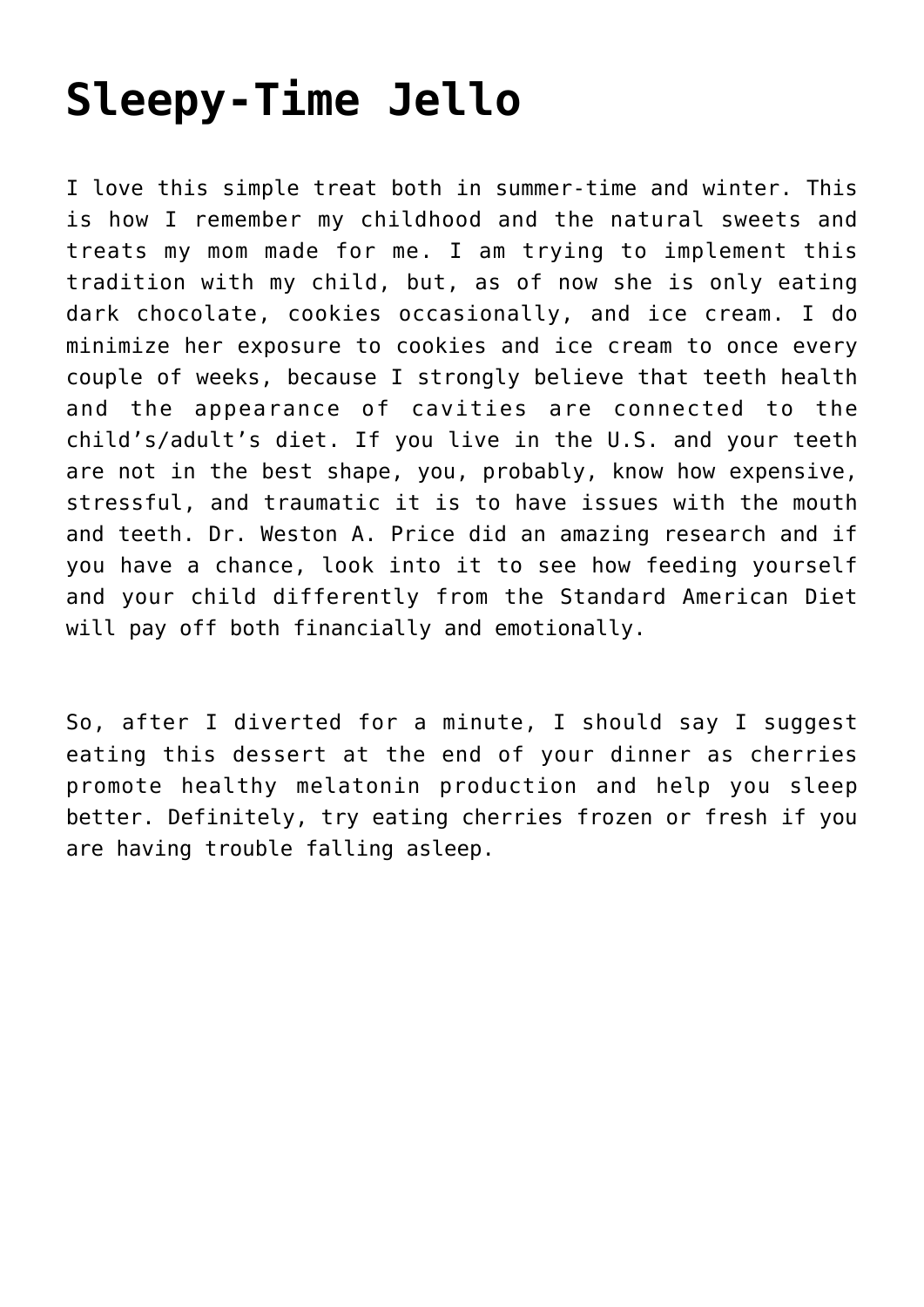

Ingredients:

- 3 cups cherry juice cold
- 1 cup hot water
- 2 tablespoon grass-fed gelatin (3 tablespoons for harder jello that you could cut into pieces)
- 1/2 frozen cherries
- 1/2 fresh berries you like (I used blackberries)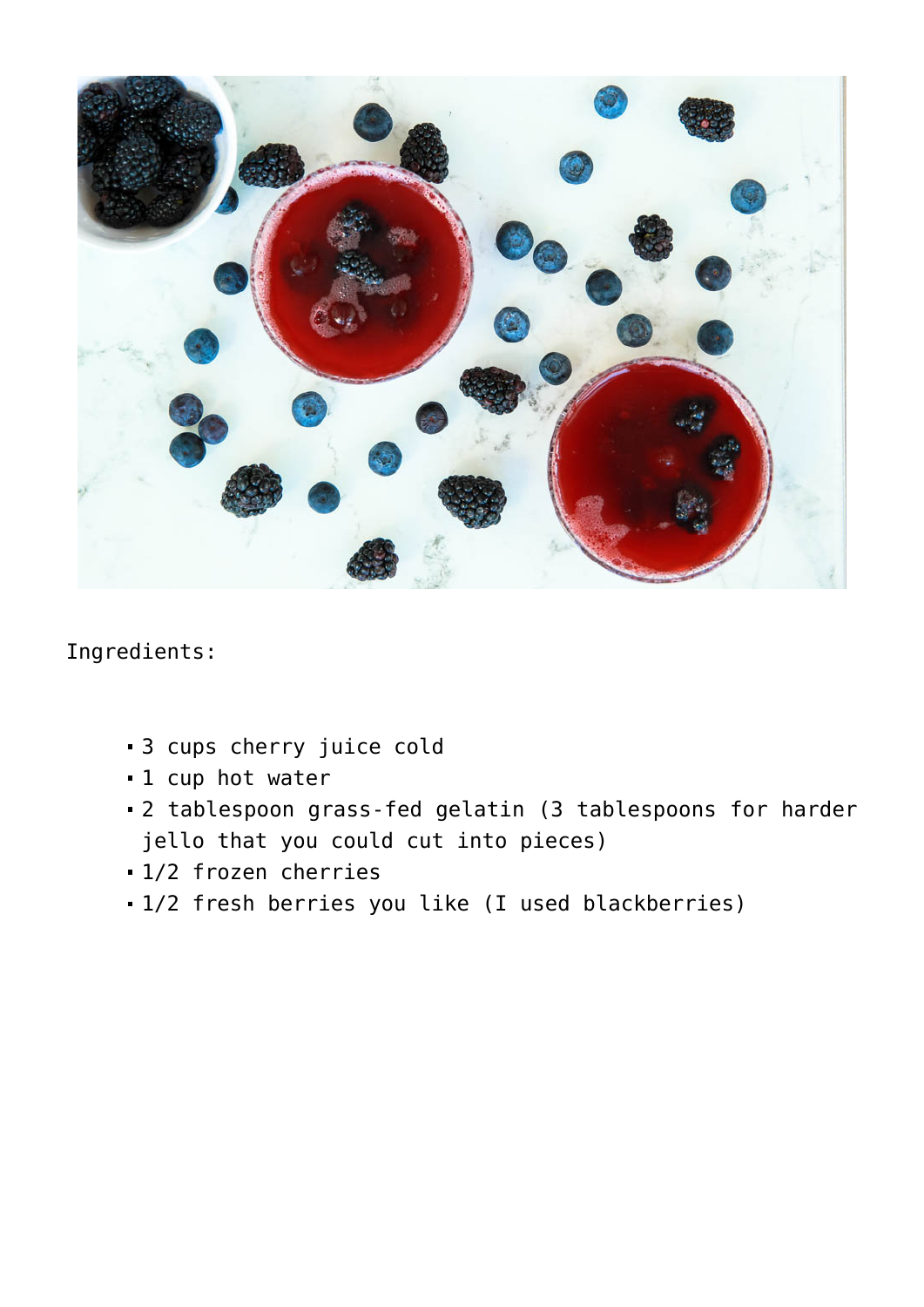

Directions:

- 1. Pour 1 cup cold cherry juice and sprinkle gelatin slowly while whisking it into the juice.
- 2. The key is to whisk well to prevent the formation of lumps.
- 3. Add the 1 cup of hot water and stir to mix well.
- 4. Pour the rest of the cherry juice and thawed (or frozen) cherries. I try not to heat cherry juice to preserve the nutrients.
- 5. Place fresh fruit in a layer on the bottom of the pretty